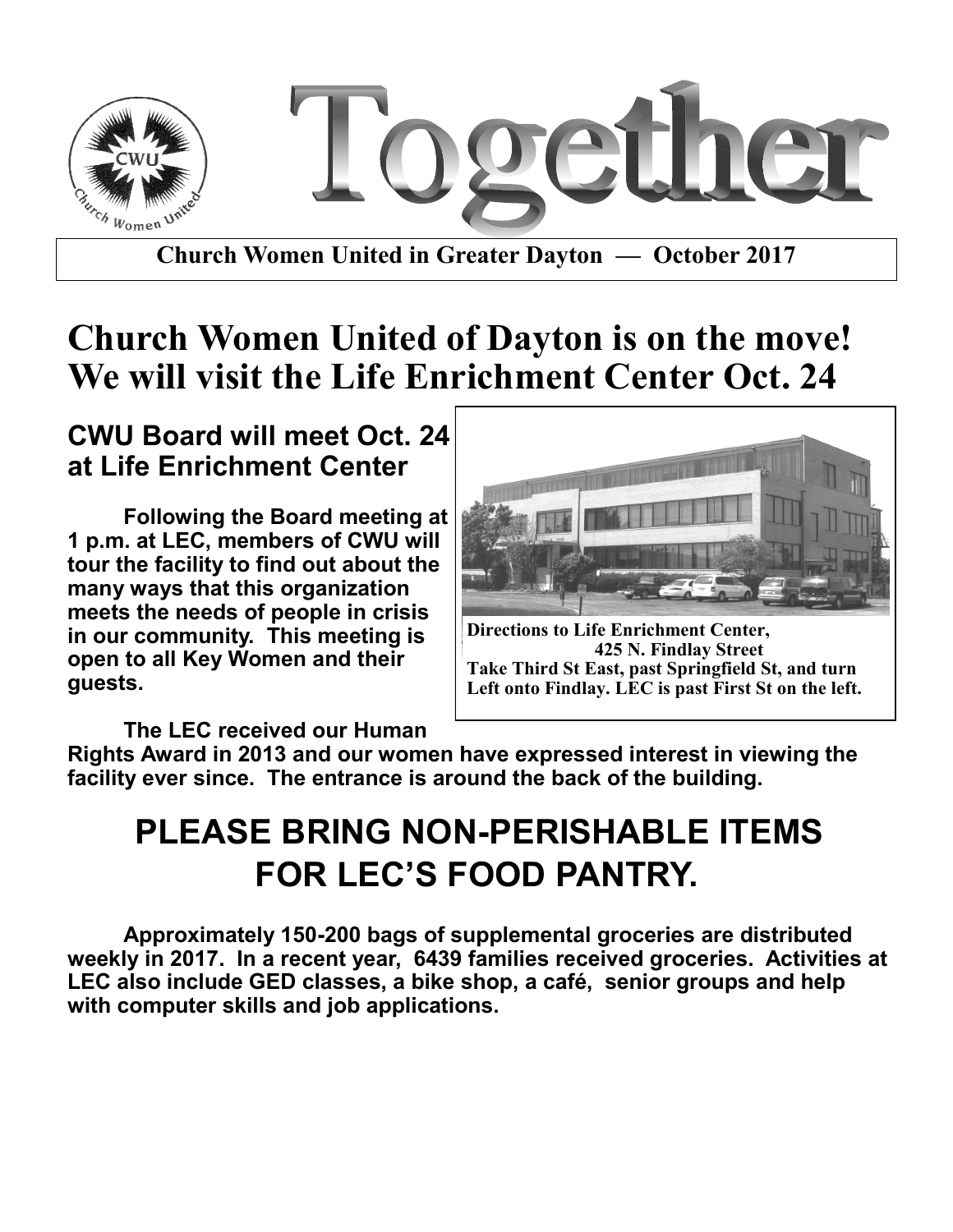## **President's Message**

#### **Agreed to differ…… Resolved to love….. United to Serve**

Here we are in autumn enjoying the changes of the season and weather. Before we get busy with holiday activities and shopping let's take time to count our blessings and practice an attitude of gratitude! As I ponder our motto, printed above, I thank God for the blessings revealed in CWU of Dayton.

First, Agree to Differ… We are a diverse group of believers by age, race, interests, denominations yet it is a blessing to come together in that diversity doing meaningful work for Christ. I am touched each time we close our board meetings gathered in a circle holding hands singing or praying. I love to look at the faces gathered and realize what friends and sisters in Christ I am blessed to know. — "Then everyone who calls on the Name of the Lord shall be saved" - Acts 2:21.

Second, Resolve to Love… It is a blessing that we can show compassion to those in need. Our sisters complete hygiene and school kits for Church World Service, walk in CROP Walk, bring books for Project READ, support Mercy Manor, and volunteer in many projects in our home churches. We do all out of love for Christ. — "Let us love, not in word or speech but in truth and action" - I John 3:18.

Finally, Unite to Serve… We come together for meetings to learn about needs and challenges in our community. As we serve our community we are able to do much more in unity than on our own. We are able to support ministry around us. For example, we will gather for our October Board meeting at Life Enrichment Center. Count your blessings and reflect an attitude of gratitude each day. ..."Serve one another with whatever gift each of you has received" - I Peter 4:10.

> *When upon life's billows you are tempest tossed, when you are discouraged thinking all is lost, Count your many blessings, name them one by one, and it will surprise you what the Lord has done. Count your blessings – name them one by one; Count your many blessings – see what God has done! (Lyrics by Johnson Oatman Jr // Music by Edwin Othello Excell)*

Peace and joy, *Jerri Wood*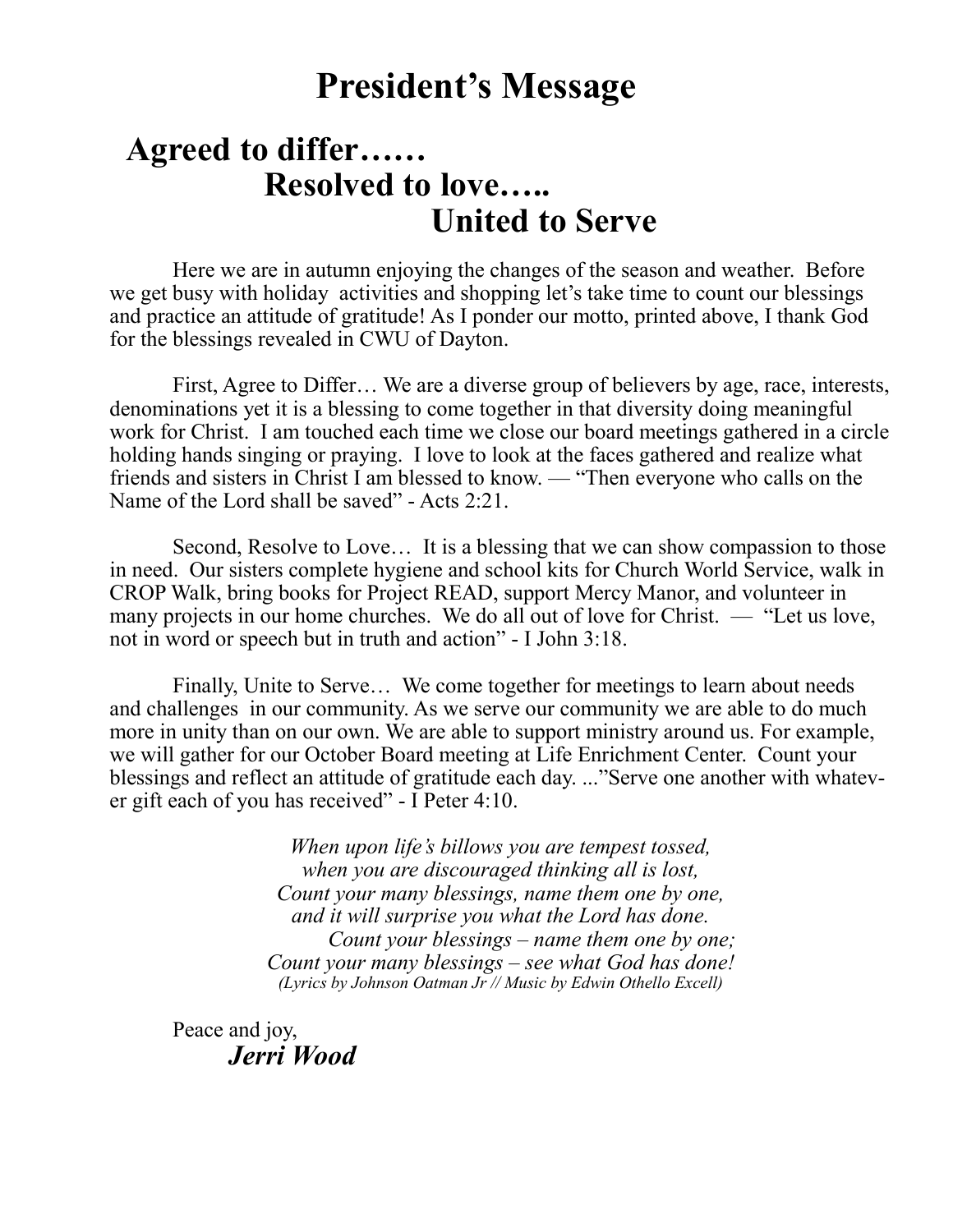#### **DAYBREAK ANNUAL FUND RAISING BREAKFAST/LUNCH — NOV. 1, 2017**

Daybreak Fund Raising Breakfast & Lunch are scheduled for Wednesday Nov., at the Mandalay Banquet Center, 2700 E. River Rd, Moraine. Reservations are required. Cecelia Long will take reservations for the Breakfast (8-9 am) Call Cecelia at 972-7045. Plan to arrive at 7:30 am. For Luncheon reservations (Noon to 1 pm) call Ina Green, 344-6029. Lunch attendees, plan to arrive by 11:30 am. No one will be admitted if have not reserved a space. There is no charge to attend. Donations accepted. Thank you for helping Daybreak respond to the needs of youth and young adults who do not have permanent housing or who need employment assistance.

\*\*\*\*\*\*\*\*\*\*\*\*\*\*\*\*\*\*\*\*\*\*\*\*\*\*\*\*\*\*\*\*\*\*\*\*\*\*\*\*\*\*\*\*\*\*\*\*\*\*\*\*\*\*\*\*\*\*\*\*\*\*\*\*\*\*\*\*\*\*\*\*\*\*\*\*\*\*\*\*\*\*\*\*\*\*\*



#### **Christ United Methodist Bazaar**

The United Methodist Women of Christ Church, 3440 Shroyer Rd., invite you to attend the **50th Angel**  Works Bazaar on Saturday, November 4<sup>th</sup> from 9 to 3. Bring the children to take a Selfie with Santa from 9 to 1. Enjoy coffee and treats from 9 to 1:30 and lunch from 10:30 to 1:30. Handmade crafts, gift items, plants, wreaths and floral arrangements, gourmet specialties, baked goods and homemade candy will be offered. All proceeds from the Bazaar are distributed to local, national and worldwide missions. \*\*\*\*\*\*\*\*\*\*\*\*\*\*\*\*\*\*\*\*\*\*\*\*\*\*\*\*\*\*\*\*\*\*\*\*

#### **New Hope Church, 544 Xenia Ave**, **with St. Mary's Catholic Church**

will have a **Holiday Bazaar** on Saturday, Oct. 28, from 9 am to 3 pm. featuring specialty wooden craft items and original paintings . Lunch will be available \*\*\*\*\*\*\*\*\*\*\*\*\*\*\*\*\*\*\*\*\*\*\*\*\*\*\*\*\*\*\*\*\*\*\*\*\*\*

#### **David's United Church of Christ**,

170 W. David Rd, On Saturday, Nov. 4 the **Bazaar** is open to everyone in the community from 9:00AM-3:00PM. Lunch will be available starting at 11:00AM. There will be lots of Christmas ornament, baked goods, and a variety of Christmas decorations as well as knitted goods plus some vintage items. \*\*\*\*\*\*\*\*\*\*\*\*\*\*\*\*\*\*\*\*\*\*\*\*\*\*\*\*\*\*\*\*\*\*\*

**Dixon UMC**, 1691 Infirmary Rd, Dayton, will celebrate **Homecoming** October 29, at 9:30 am with preaching by former Pastor, the Rev. Don Wilson. Brunch will be served following the service.

#### **Sugar Creek Presbyterian Church**

4417 Bigger Rd, Kettering, will present a **HOL-LY DAZE**, in the fellowship hall Saturday, Nov. 4, from 9 AM to 4 PM. Lunch served will include three homemade soups, sloppy joes and pimento cheese sandwiches. Items for sale will include gently used Christmas items, attic treasures, homemade crafts and decorations. **\*\*\*\*\*\*\*\*\*\*\*\*\*\*\*\*\*\*\*\*\*\*\*\*\*\*\*\*\*\*\*\*\*\*\*\*\*\*\*\***

#### **Westminster Presbyterian Church**

125 N Wilkinson St, Dayton, OH in Downtown Dayton presents **Organ Recitals** each Thursday in October at Noon followed by lunch. A combined choral vespers and dinner is planned for Sunday, Oct. 15, beginning at 4 PM. There will be an Advent Potluck Dinner and choral program on Sunday, Dec. 3, beginning at 5 pm. \*\*\*\*\*\*\*\*\*\*\*\*\*\*\*\*\*\*\*\*\*\*\*\*\*\*\*\*\*

#### **Dorothy Lane American Baptist**

960 W. Dorothy Lane, will present a **Christmas Bazaar** on Nov. 3 and 4 from 9 am to 3 pm with homemade crafts and baked goods. Lunch will be served.

#### \*\*\*\*\*\*\*\*\*\*\*\*\*\*\*\*\*\*\*\*\*\*\*\*\*\*\*\*\*\*\*\*\*\*\*\*\*\*\*\* **St. Margaret's Episcopal Church**

5301 Free Pike, Trotwood, will present a **Concert**  featuring the Dayton contemporary Dance co. and Central State Univwersity Choir Oct 21, Saturday, at 4 pm. The church also holds a **Fish Fry** every first Friday of the month from  $11$ am  $-6$  pm.

**Visit the Church Women United website: www.cwudaytonoh.org**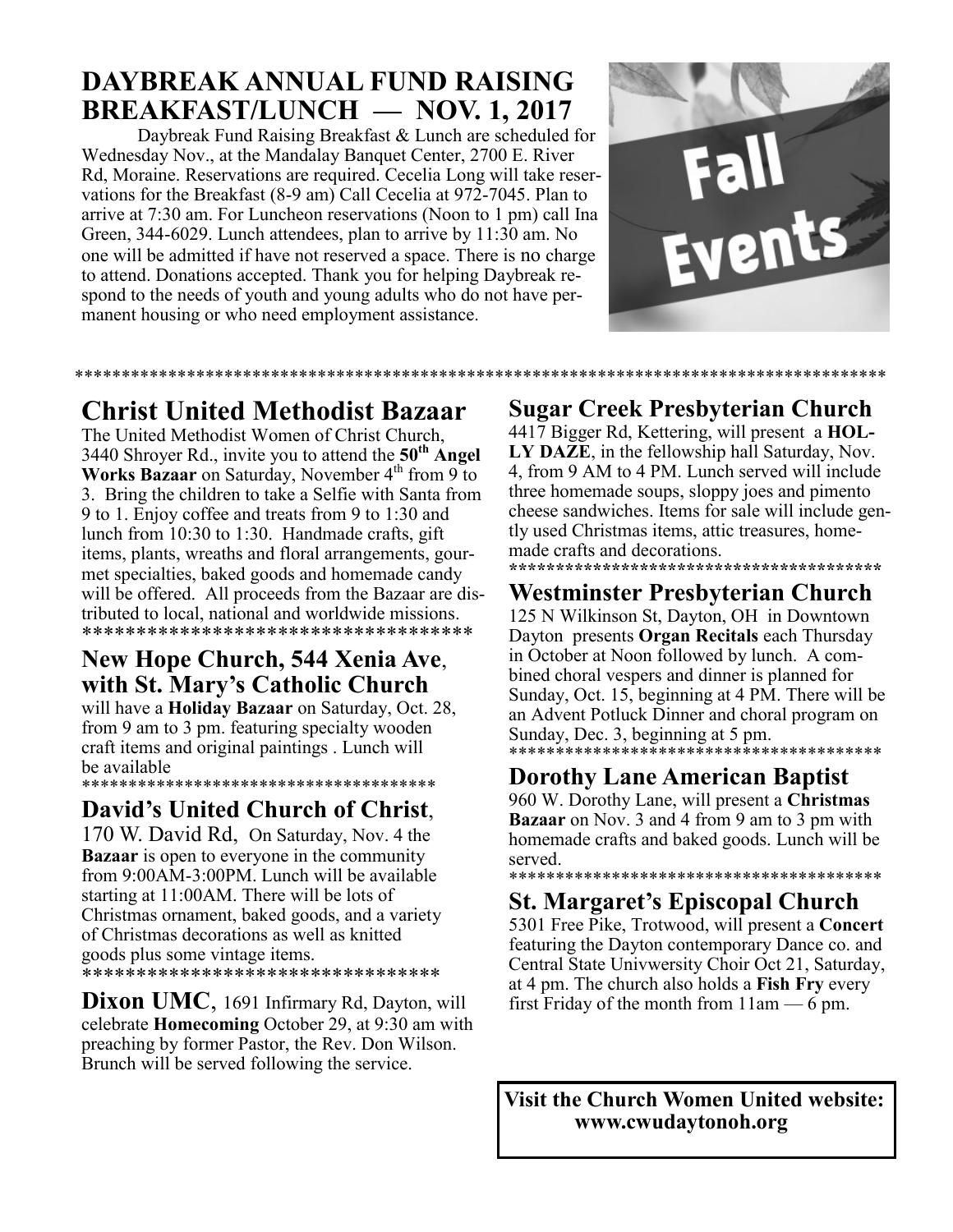#### **CHURCH WOMEN UNITED IN GREATER DAYTON September 26, 2017 Board Meeting Minutes**

Twenty-five women attended the September 26, 2017 Board meeting of Greater Dayton Church Women United at Memorial Presbyterian Church. President Jerri Wood called the meeting to order at 1:00 p.m. Devotional Leader Margaret Hunt led a Bible study based on Colossians 3:15, *"let the peace of Christ rule in your heart.*" Guest speaker Bill Meers from the Dayton International Peace Museum gave a brief introduction to the museum and talked of ways CWU members can support their mission.

Visitors were introduced: Lori Price from the Salvation Army and Dianna Brigham from Bethel Baptist Church. President Jerri welcomed back members who have been recovering from health problems: Phyllis Caldwell, Julie Trine, Anna Whatley and Doris Moore.

The minutes of the August 22 meeting were presented. There were two corrections: Dianna Brigham's first name was incorrectly written as Donna, and the presentation of the revised by-laws and proposed budget, to be voted on at the September meeting, was left out. With those corrections, the minutes were accepted.

Vice President Cecelia Long presented the revised by-laws, which were handed out to key women at the August meeting, for final approval. Upon motion of Cecelia, seconded by Dolores Walker, the revised by-laws were adopted. The by-laws will not be reprinted. Members were advised to write "accepted 9/26/17" at the top of their copy of the proposed revisions to the by-laws. Martha Shields, website coordinator, was assured that money had been allocated for the new web site. Upon motion of Cecelia Long, seconded by Marilyn Moritz, the proposed 2018 budget was accepted.

President Jerri reminded everyone that the October 26 meeting will be held at the Life Enrichment Center and will include a tour of the building. We are asked to bring a food item to donate to their food pantry.

There was a ten-minute break for a get-acquainted activity presented by Member Care Chair Kathy Zamonski.

Martha Shields reported on the new web site. She showed a publicity flyer she prepared for World Community Day. The flyer is geared to her church but she offered to customize it for any church, and she can put a generic flyer on the web site.

Kathy Zamonski asked for reports and church events to be put into the next newsletter to be sent to her by next week. She can accept memberships any time but the official membership deadline is the end of the year. National will sponsor a march against hate on April 7, 2018. They will try to get a bus from Ohio. Five key women who brought in the most memberships so far were gifted with CWU mugs.

President Jerri suggested that the unit make a donation to Zion Baptist Church in memory of Frances Williamson. Anyone who would like to donate can contact her. Ina Green reported on the Area C meeting to be held Thursday in Columbus, and the CROP Walk October 1. Dolores Walker reported that St. Margaret's Episcopal Church will celebrate its  $125^{Th}$  anniversary October 21. Three churches were started in the same year: St. Margaret's Episcopal, Bethel Baptist, and Greater Allen.

The meeting adjourned at 2:30 p.m. with a prayer written by Dolores Walker and the hymn Let There Be Peace on Earth sung in a circle.

Pam Hamby, Secretary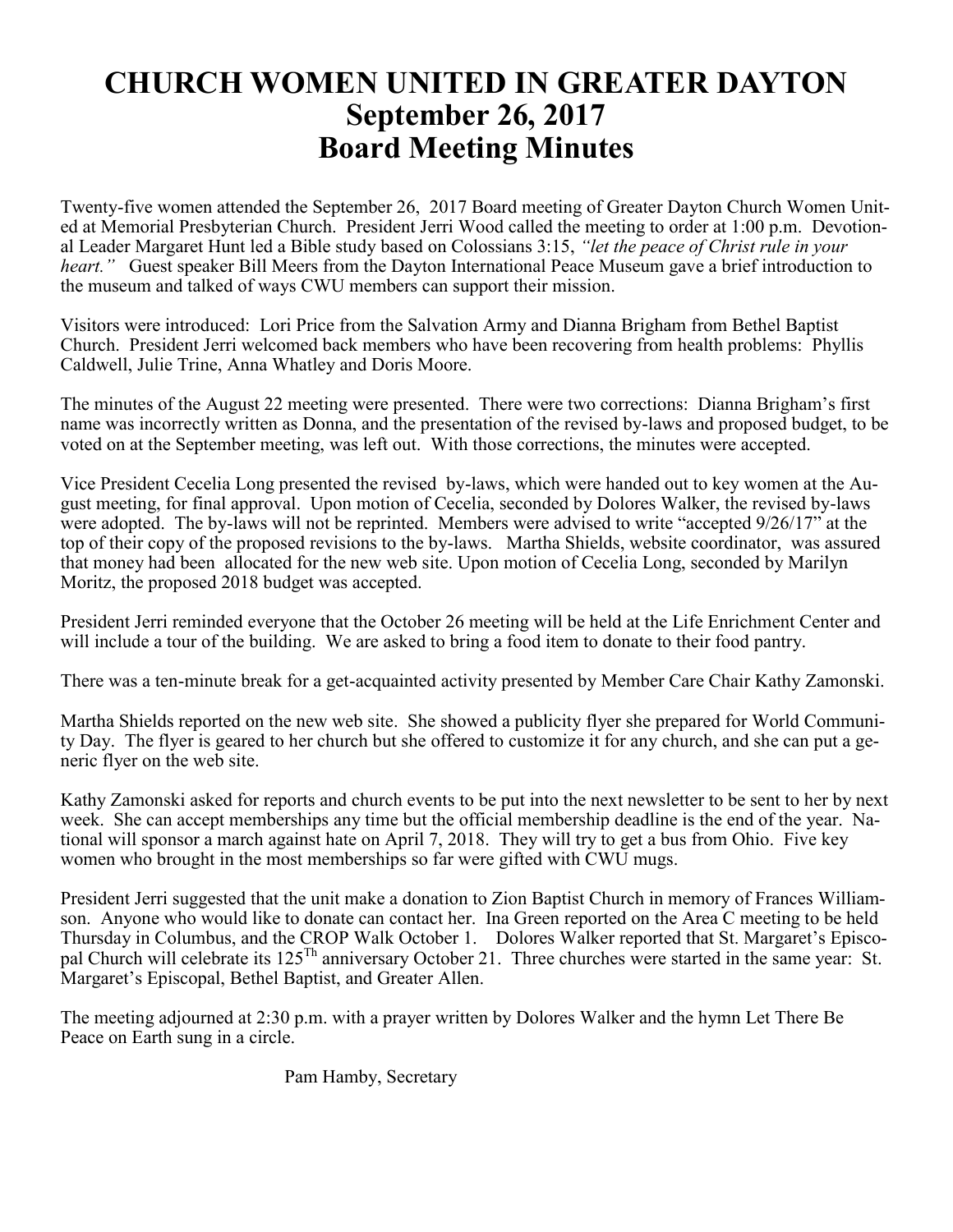# **Sr. Donna Liette, former director of Mercy Manor, highlighted on Megyn Kelly's Morning Show**



On Megyn Kelly TODAY, September 25, Ms. Kelly told the uplifting story of Sr. Donna Liette, a 77-year-old Catholic sister, formerly the director of Mercy Manor in Dayton, who decided to do something about the violence tearing apart her Chicago neighborhood. Sr. Donna was joined live on the show by Father David Kelly of the Precious Blood Ministry of Reconciliation and members of the moms circle she organized.

She got a joyful surprise live on the air. Caldwell Banker representatives presented Sr. Donna with a \$12,000 check to help in remodeling a building in her neighborhood to house victims of violence. Ace Hardware also gave her with a gift card for \$10,000.

Sr. Donna embodies Ms. Kelly's mantra of "settling for more" — or as Ms. Kelly puts it: "If you

want change, you must seek it." Sr. Donna has been making that change in Chicago's Back of the Yards neighborhood by helping young men and families touched by violence for the past eight years. According to the segment on Ms. Kelly's show, Sr. Donna helped create a group where mothers who lost children to violence and mothers of those who have committed acts of violence can come together and heal as one.

Ms. Kelly showed a film of Sr. Donna driving around the neighborhood saying hello to residents; catching up with men who consider her "their grandmother," and helping women who are moving forward in their own grief. "Most of the mothers have lost children to violence or incarceration," Sr. Donna said.

Sr. Donna recalled many of the mothers carried a lot of shame and guilt about their children, but now the women meet once a month to support one another. As one mom said, "I have to visit my son in the cemetery and you get to visit your son in prison … now I realize you lost your son too." Sr. Donna says she hears about homicides, at least five to seven a week, and recently she saw one young man from the neighborhood shot and seriously wounded in an alley near her office.

"It's a horrible thing to see," she told Ms. Kelly in the interview. "A lot of our boys don't expect to get old. I cry a lot on the way home." But Sr. Donna said she is inspired by the people who call the South Side home — the mothers who want to make their home better, and not just leave it. "There's still a lot of good here," she said. "There's a lot of people working together. We can't lose hope.

*Article written by Darcel Rockett, for the Chicago Tribune, Sept. 25, 2017*

Google Sr. Donna Liette to view the Megyn Kelly Show and hear Sr. Donna's story.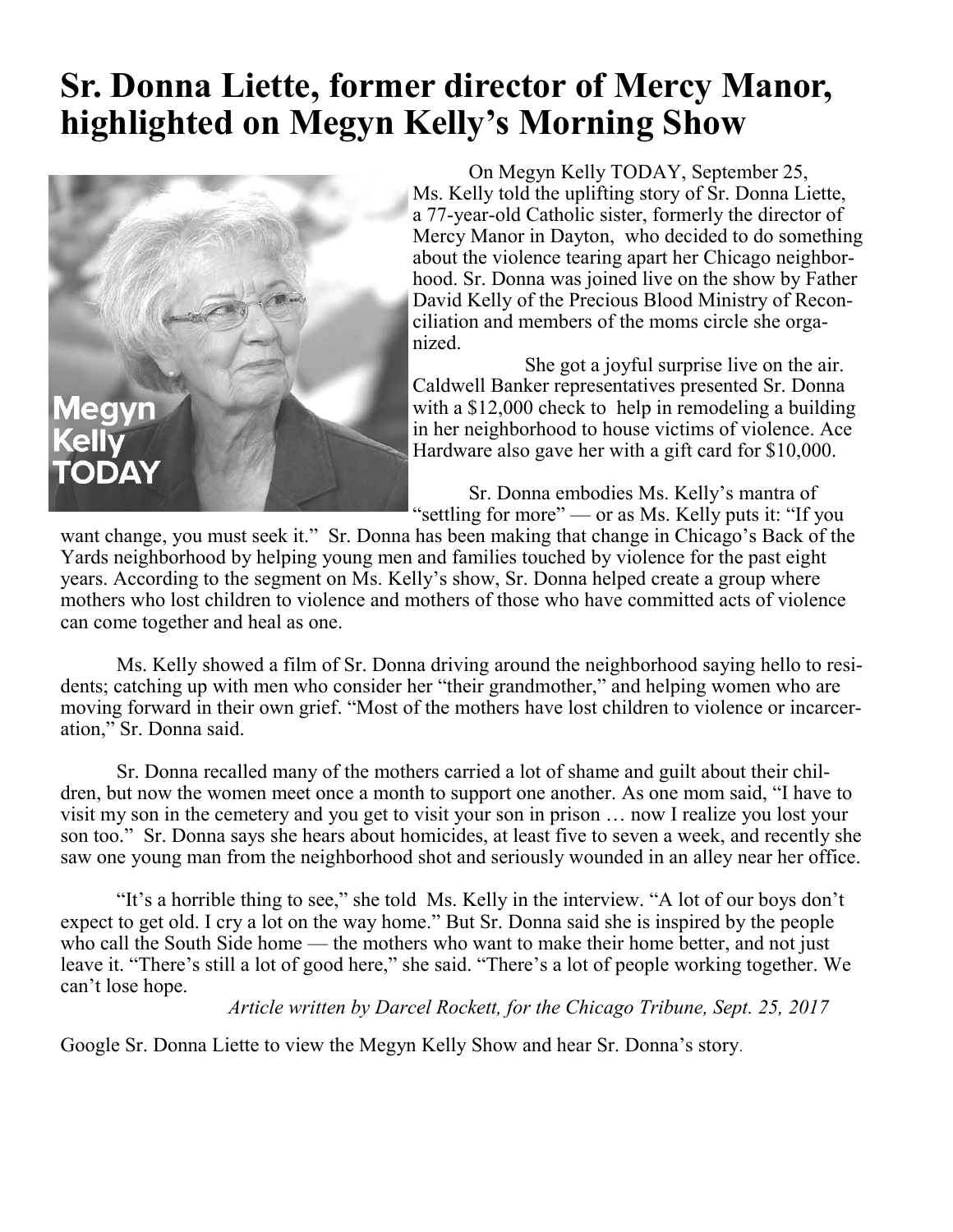# **Report for Area C/D Meeting**

With the declining number of local units, Ohio has changed its area map so that the northern part of the state  $(A/B/E)$  is one area and the southern part  $(C/D)$  is another area. The southern area, including Dayton, met Sept 28 in Worthington, OH. Those attending from Dayton included Jerri Wood, Pam Hamby, Kathy Zamonski, Ina Green, Carolyn Joiner, and Margaret Hunt.

"Learning and Leading...Using the Principles of God's Word" was the theme for the day. Ina Green, State Ecumenical Development Chair was the Convener. She introduced the state officers: President Michele Alexander; Vice President Bennie Williams-Roper, Treasurer, Marie Milo; Ecumenical Celebrations, Bobbie Chaney; and welcomed the 50+ participants.

The Rev. Jermaine D. Covington, pastor of the host church, St. John AME Church, in Worthington, OH led the Bible Study, with emphasis on Psalm 25 — " Lead me in thy truth, and teach me: for thou art the God of my salvation; on thee do I wait all the day."

Sergeant Shawn Dysert and Ms. Joyce Lawler spoke about the drug crisis and emphasized our need to love people into health rather than criticizing and shunning them. He teaches his officers to first ask people, "Are you hungry," and give them food before making judgments.

Mrs. Shirley Seward, a fitness instructor and Chair of the Health and Wellness Ministries at

St. John AME Church, had some words of wisdom about maintaining a healthy lifestyle. She talked about the importance of personal boundaries and about healthy eating habits ("We eat too much!") and how even chair exercises can be helpful in keeping fit. She passed out some helpful hints, including a sheet with the Personal Bill of Rights which can be found online. Find Personal Bill of Rights on Google and meditate on how these rights can lead to a positive attitude.



Kathy Zamonski got to visit with her daughter, Carol Zamonski, at the Area C/D meeting. Carol is active in the Columbus CWU unit.

## **SAVE THE DATES FOR 2018**

#### **Mercy Manor's 26th Annual Founders Day**

Saturday, March 17, 2018 at Noon at the Presidential Banquet Center, Kettering Donation  $=$  \$60 Table of  $8 = $480$ 

#### **Church Women United State Meet Apr. 20-21**

Members from around the state will gather in Wooster, OH. The State Meeting gives women a chance to share stories of what their local units are doing and encourage one another in the broader CWU mission.

#### **Church Women United Regional Meeting October 18-21, 2018**

CWU members will gather from East Central Region including five states: Ohio, Kentucky, Illinois, Indiana & Michigan Meeting site to be announced at a later date.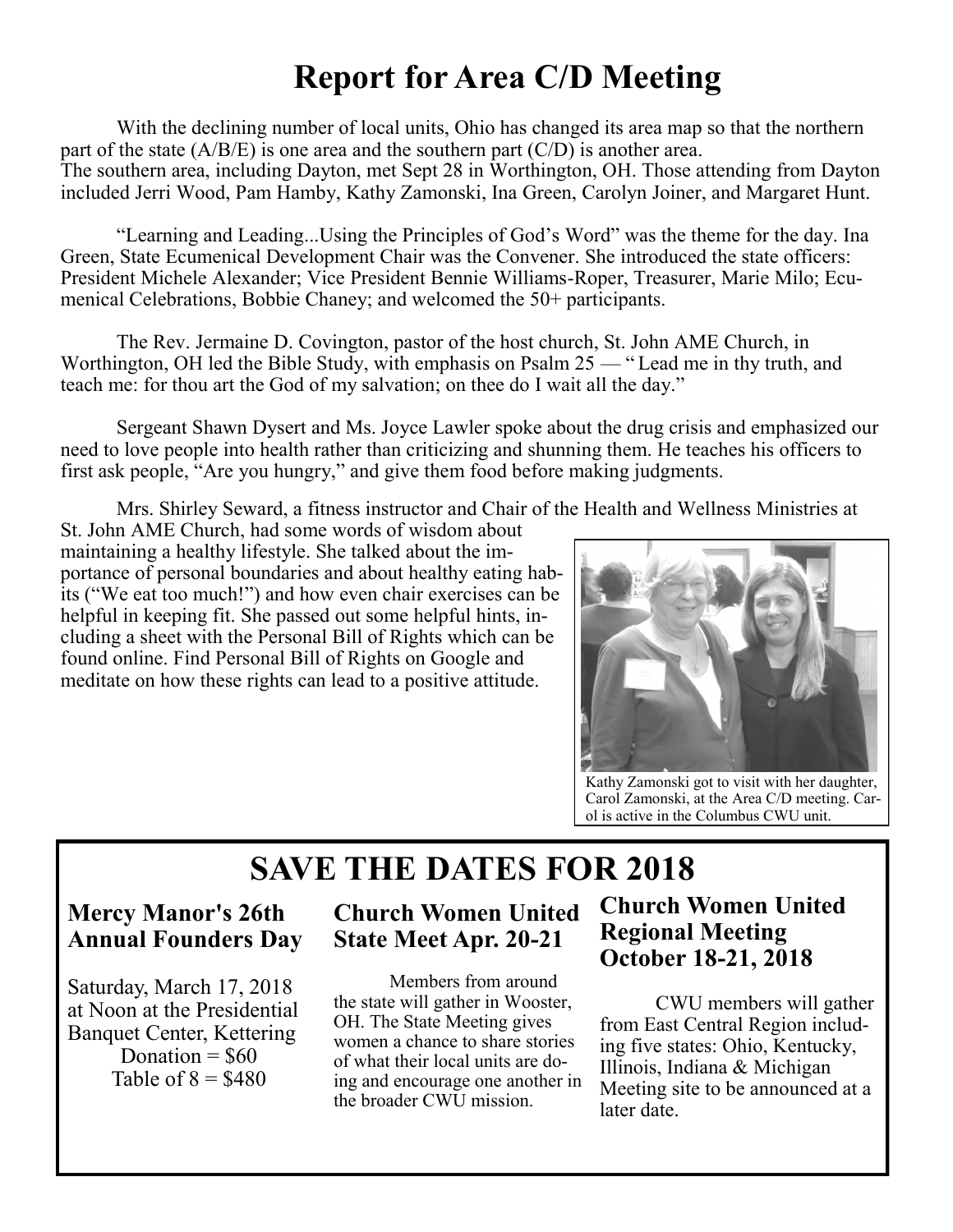# **CHURCH WOMEN UNITED** 2017 World Community Da

# KINDLING **NEW FIRES** FOR

# eace

|                        | <b>Reservations not required.</b>                  |
|------------------------|----------------------------------------------------|
|                        | <b>You Are Invited</b>                             |
| Date:                  | <b>November 11, 2017</b>                           |
| Time:                  | $1:00$ p.m.<br><b>Memorial Presbyterian Church</b> |
| Place:                 | 1541 Smithville Rd.                                |
| <b>Contact Person:</b> | <b>Marilyn Moritz, 667-6848</b>                    |

Church Women United schedules events on Saturday so that younger women who work will have an opportunity to celebrate with us. Please, Key Women and members, invite younger relatives and friends.. Church Women United is a movement of Christian women who show the unity that Christ wants. Our combined prayers are a powerful witness for peace on earth.